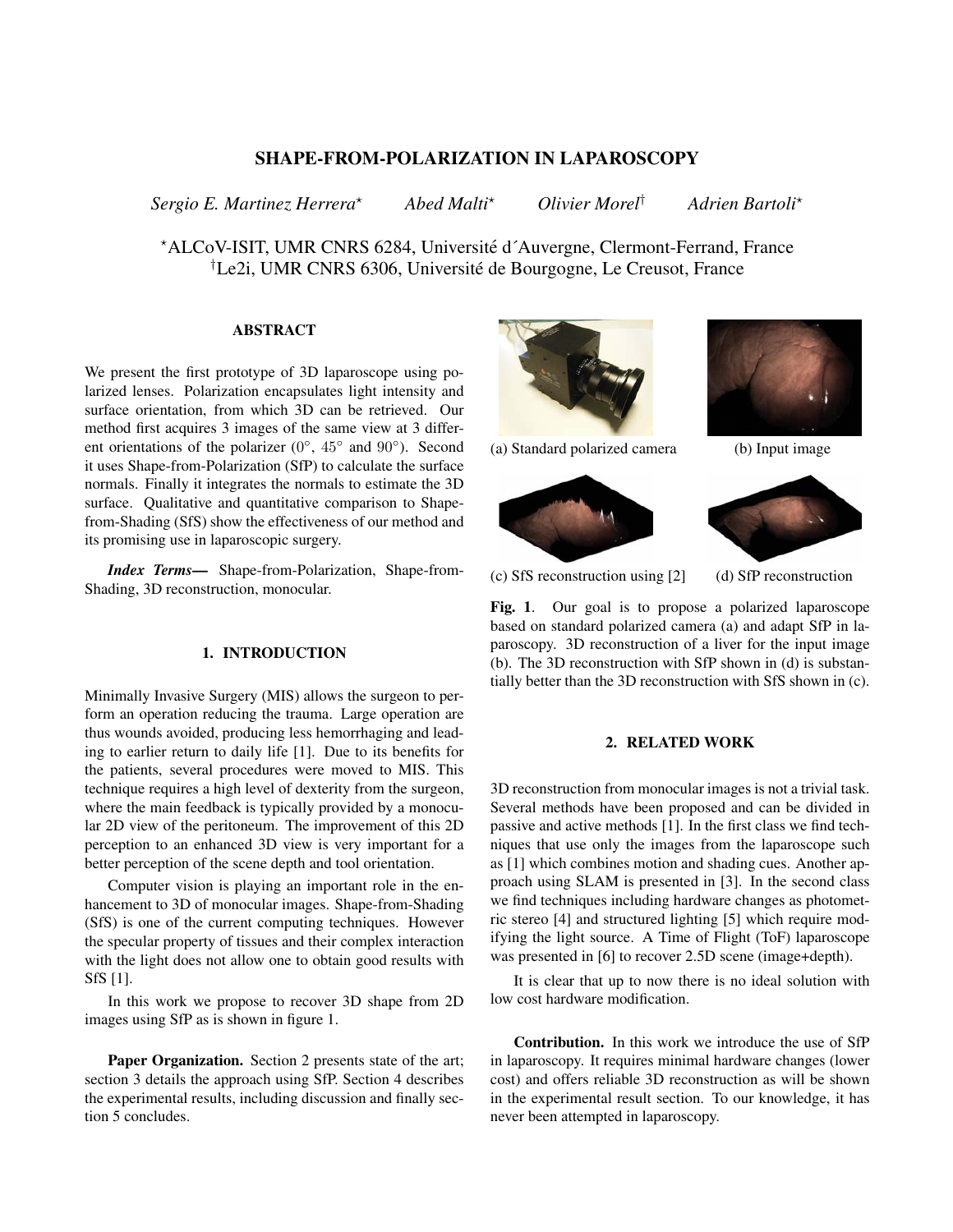#### 3. A POLARIZED LAPAROSCOPE

Polarization is a property of the light which cannot be seen by the human eye [7]. However, polarization has been used extensively in professional photography. In medical imaging it was used for instance to visualize cancerous tissue in real time and in the diagnosis of cervical cancer [8].

From the physical point of view, a polarization image contains light intensity and reflective information of the object's surface; these properties can be used to obtain the depth map from monocular images [9].

#### 3.1. Prototype of Polarized Laparoscope

A prototype of polarized laparoscope can be assembled in different ways. For instance by replacing the CCD laparoscopic camera with a polarization camera, which allows one to acquire three synchronized polarization images at different orientations of the polarizer. In our prototype we include the polarizer in the laparoscope, as is shown in figure 2. It is placed at the tip using a special mounting, that allows one to manually rotate the polarizer to obtain three polarization images at three different orientations. These orientations can be obtained by a specific camera-lens design for future improvement of our prototype. The camera is a Firewire Flea2 from PointGrey. The scene is illuminated with a laparoscopic light source which was partially polarized and placed besides the laparoscope.



Fig. 2. Prototype 3D laparoscope with rotating polarizer.

#### 3.2. 3D Reconstruction with SfP

3D Reconstruction using polarization has been addressed in [10]. It is based on the principle that objects reflect the incident light I based on the principle of dichromatic reflection; light becomes partially linearly polarized after the reflection (specular or diffuse) on the object's surface. The normal of the surface is projected into the coordinate axes as is presented in figure 3; the viewing direction is in the Z direction.

There are two important assumptions. The first one is that the surface is continuous. The second one is that the refraction coefficient  $n$  is constant over all the surface. In laparoscopy, the working environment is highly moist and then we can assume that the changes in this parameter are negligible.



Fig. 3. Reflection of light and angles for computation in SfP.

Following [7], the measurement of the partial polarization requires at least three images, since the phase is a sinusoidal function that varies within the range  $0^{\circ}$  to  $180^{\circ}$ , which can be uniquely determined by 3 points; in consequence as a standard the measurements are taken with the polarizer oriented at  $0^\circ$ ,  $45^\circ$  and  $90^\circ$ , producing images as in figure 4. This allows us to compute light intensity  $S_0$  at each pixel of the image following equation (1) where  $I_{90}$  and  $I_0$  are the images using the polarizer oriented at  $90^\circ$  and  $0^\circ$  respectively:

$$
S_0 = I_{90} + I_0 \tag{1}
$$



Fig. 4. Images acquired with 3 different orientations of the polarizer.

The polarization state contains the information of the surface normals [9]. The calculation of the angle of polarization  $\phi$  is presented in equation (2).  $I_{45}$  is the image with the polarizer oriented at  $45^\circ$ .  $\phi$  represents the angle in which the light intensity is observed [7] and contains the information of the surface normals [9]. Unfortunately, this computation contains an ambiguity up to 180°:

$$
\phi = \frac{1}{2} \arctan \left[ \frac{I_0 + I_{90} - 2 \times I_{45}}{I_{90} - I_0} \right] + 90^{\circ}
$$
  
if  $(I_{90} < I_0)$  [*if*  $(I_{45} < I_0)$   $\phi = \phi + 90^{\circ}$  (2)  
else  $\phi = \phi - 90^{\circ}$ ]

The key advantage of the angle  $\phi$  is its independence regarding to the reflection being either diffuse or specular. Moreover it encodes the information of the orientation of the surface normal. Our proposal is to use a partially polarized light to get rid of an additional ambiguity that rises from the specular reflection [10] and retrieve the surface normals through the computation of  $\phi$ .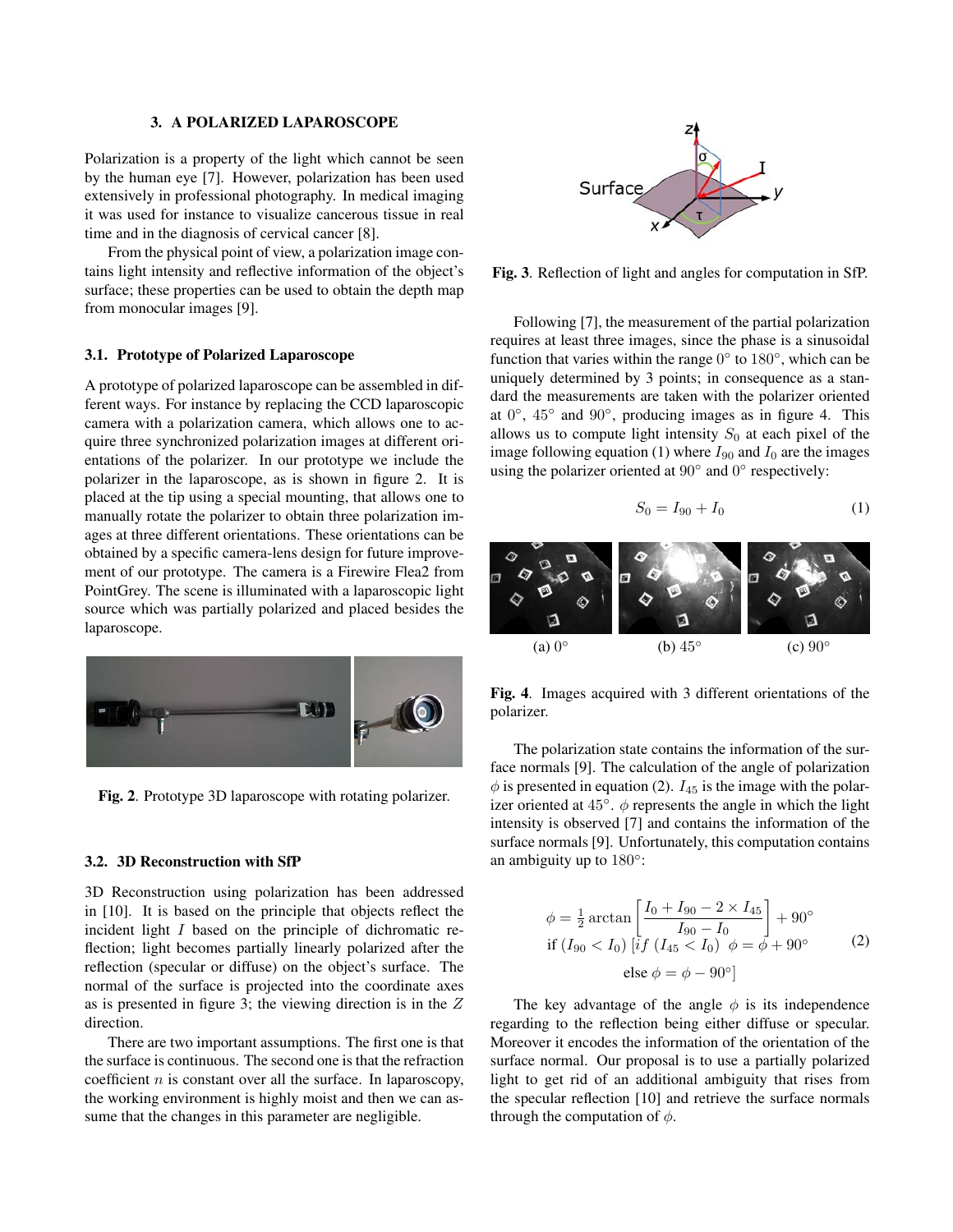The computation of  $\phi$  leads us to calculate the angle  $\alpha$ as is presented in equation (3), where  $n$  is the refraction coefficient. With this information, the slant  $\sigma$  and tilt  $\tau$  angles are computed using equation (4). These angles are used to compute the surface using shapelets [11]:

$$
\alpha = \arcsin[(\sin \phi)/n] \tag{3}
$$

$$
\begin{pmatrix} \sigma \\ \tau \end{pmatrix} = \begin{pmatrix} \cos \phi & \sin \alpha \\ \sin \phi & \sin \alpha \end{pmatrix}
$$
 (4)

It is important to mention that the ambiguity from  $\phi$  is also present in  $\tau$ . The solution of this ambiguity is part of the integration using shapelets, based on the correlation of the surface normals with a bank of shapelets basis functions. The summation of these correlation results is an implicit integration, which leads to the surface reconstruction as in [11]. The reconstruction assumes weak perspective projection.

#### 4. EXPERIMENTS

Our experiments include the use of ex-vivo samples from lambs (liver, heart and lung). The camera is a Flea2 from PointGrey, which is mounted on the laparoscope; the RGB images have dimension 640x480. The images are smoothed and resampled using nearest neighbour interpolation in order to obtain a 320x240 image. It is important to mention that the exposure time must be set to a constant value for the acquisition of the 3 polarization images; because varying the exposure time alters the filtered light in the polarization images. The surface of the organs includes square markers to obtain the normal of the surface at that region, whose orientation are used as ground truth (GT). The value selected for  $n$ was 1.3, which is the value of a moist surface.

The image acquisition and marker detection is done in C++, with a modified version of ARToolkitplus<sup>1</sup> in order to localize and retrieve the 4 corners of the markers. An implementation in Matlab of the Efficient Perspective-n-Point (EPnP) [12] is used to obtain the vector which is normal to the surface of the marker. The surface estimation is also done in Matlab, and uses as an input the 3 images of polarization.

A group of 3 vectors presented in figure 5 is obtained. The first one is from the artificial marker (red), the second one is the vector estimated from the 3D reconstruction using SfS (green). The third one is from polarization (dark blue), which is the consensus of local normal vectors from polarization (blue). As was mentioned before, this vector presents an ambiguity in  $\tau$  of 180 $^{\circ}$ , in which the normal which is closer to the one from the 3D reconstruction is used.

The angle between the marker's normal, and the one from polarization and from SfS are used to evaluate the reliability of the reconstruction as is shown in figure 5.



Fig. 5. Marker area with local vector normal (blue), its consensus (dark blue), vector from the surface estimated by SfS (green) and the vector from the marker (red).



Fig. 6. Average angular difference between normal vectors from the marker with respect to SfP and SfS in each organ.

In figure 1 and 7 we show the 3D reconstruction obtained from monocular images. For the lung in figure 7, the trachea and the two lungs are clearly separated in the 3D reconstruction. The reflection of the markers produces errors in the computation of the surface using SfS as is shown in fig 7. The sensitivity of SfS to specular reflections limits its usage in real surgery, where the surgical instruments and fiducial markers are used [13]. SfP as shown in figure 7 is clearly less sensitive to such reflections.

From figure 6 we can see the average angular difference in the organ's reconstruction. It is clear that the normal vector computed using polarization facilitates a reliable reconstruction. We believe that the integration of a polarization camera or a motorized polarized lenses will clearly further improve the quality.

### 5. CONCLUSION

In this paper we presented a basic framework for using SfP for 3D reconstruction in laparoscopic surgery. The contributions are oriented towards the retrieval of 3D shape, which can be used in laparoscopic surgery with minimal hardware modifications. Qualitative and quantitative results show that SfP is more reliable than SfS in the context of laparoscopic surgery.

<sup>1</sup>http://handheldar.icg.tugraz.at/artoolkitplus. php